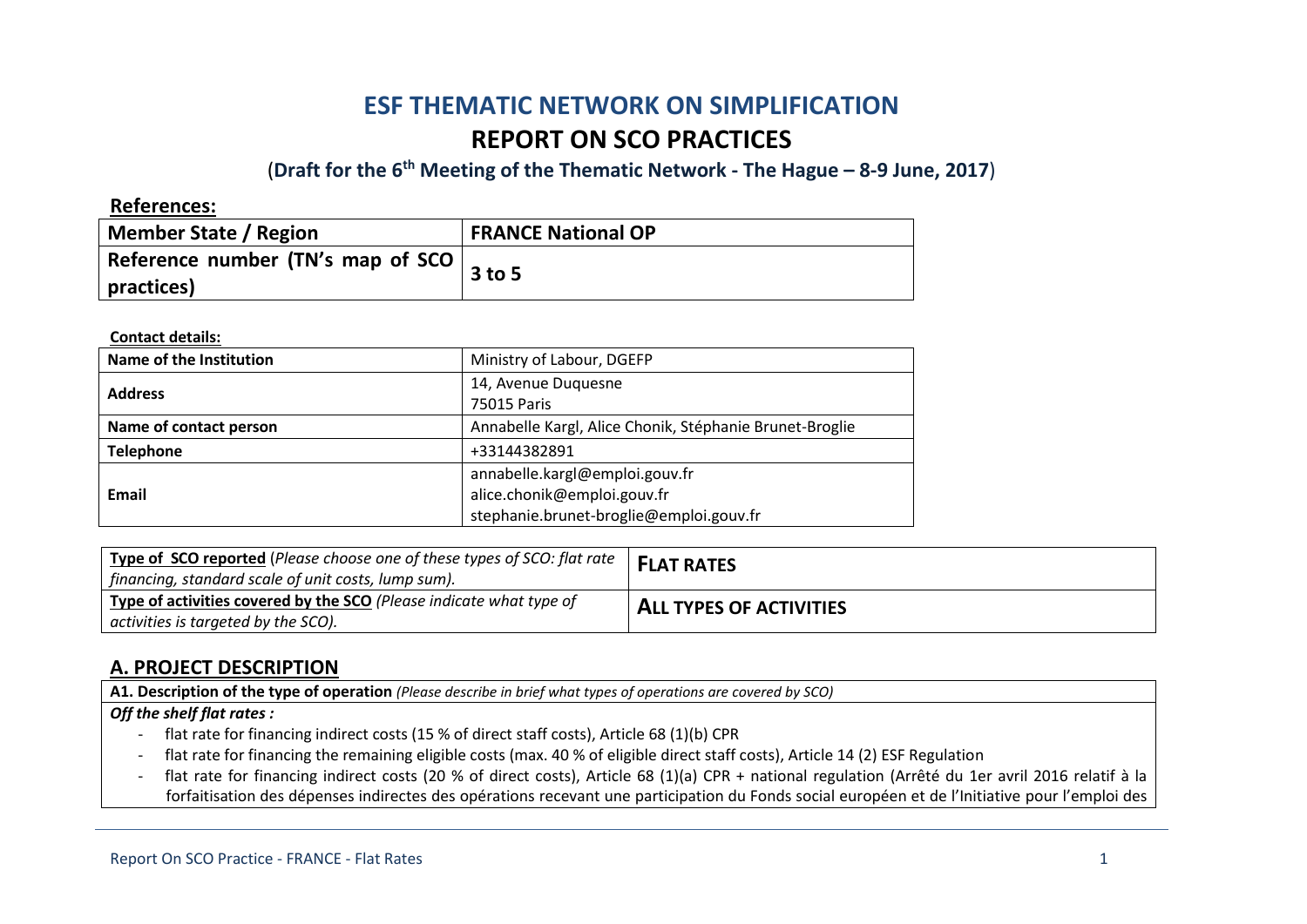jeunes).

All types of projects with indirect costs can use the flat rates.

Beneficiaries with no indirect costs are not allowed to use the flat rates.

As for the 20% flat rate (based on a study at national level), some beneficiaries cannot apply the SCO because the study found that this rate could lead to overfinancing or underfinancing : projects over 500 000 € ; certain local public employment services…

**A2. Definition of outputs/results** (*Please give a short definition of outputs and/or results)*

The expected results are those mentioned in the act setting out the conditions of the grant ( -> implementation of the project). There are no specific results expected, contrary to lump sums or SSUCs.

**A3. Beneficiaries** *(please indicate the types of beneficiaries involved in the operations covered by SCO)*

Almost all beneficiaries with indirect costs (or other costs than staff costs for the 40% rate) can use the flat rates. Beneficiaries with no indirect costs or projects with staff costs only (40% rate) are not allowed to use the flat rates. As for the 20% flat rate (flat rate set at 20%, based on a study at national level), some beneficiaries cannot apply the SCO because the study found that this rate could lead to overfinancing : projects over 500 000 € ; certain local public employment services…

**A4. Target group(s)** *(Please list target groups within projects covered by SCO)*

No specific target group.

## **B. METHODOLOGY AND CALCULATION METHOD**

**B.1 Methodology** *(please indicate which methodology/ies has/have been used: Fair, equitable and verifiable method / use of existing EU schemes for similar types of operation and beneficiary / Use of existing own national schemes for similar types of operations and beneficiaries / use of rates and specific methods enshrined in the regulation or in a delegated act / use of a draft budget /combination of methodologies). Please indicate if the concerned SCO has been covered by Art. 14(1) ESF)*

Two off-the-shelf flat rates (15% and 40%) are provided for in Article 68 (1) (b) CPR and Article 14 (2) ESF Regulation. The 20% flat rate is provided for in the CPR (article 68 (1) a) but the rate itself was determined at national level after a study.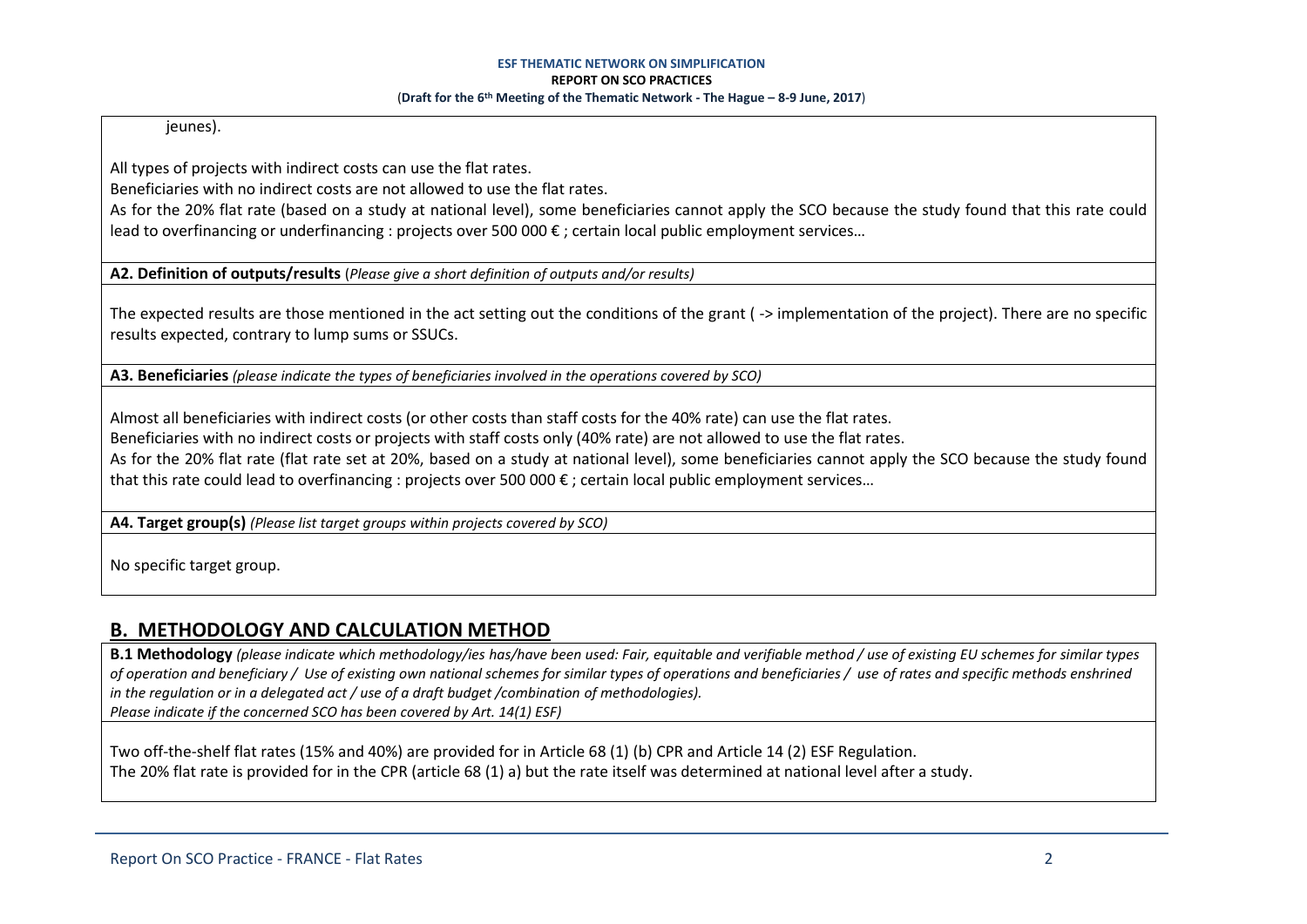### **ESF THEMATIC NETWORK ON SIMPLIFICATION**

#### **REPORT ON SCO PRACTICES**

#### (**Draft for the 6th Meeting of the Thematic Network - The Hague – 8-9 June, 2017**)

**B.2 Calculation Methods** *(please describe how the calculations have been made)*

- As for the 40% flat rate, the French authorities decided to apply a 40% fixed flat rate (equal treatment of the beneficiaries + allowed by article 14 (2) ESF Regulation)
- The 20% flat rate was determined at national level after a study on 2007-2009 historical data. The indirect costs were compared to the direct costs, in order to set the rate. The EC authorised the use of this flat rate on the 2014-2020 period, provided that the conditions set out in the study remained the same as in 2007-2009 (same rate, same excluded beneficiaries and projects...)

**B.3 Data source** *(please indicate the type of data used and the data source)*

For the 20% fat rate : historical data (sample of ESF operations). The national study was released in 2009 and based on 2007-2009 data.

### **C. IMPLEMENTATION OF SCO**

(*Please describe in brief what implementation rules and conditions have been set out)*

### **For all flat rates :**

In the application for a grant, the beneficiary can choose a flat rate, according to the project's types of costs.

The application is made through an IT system (Ma Démarche FSE), which was developed by the Ministry of Labour's ESF Department. The IT system was designed in order to lead the beneficiary to the appropriate flat rate  $\rightarrow$  the beneficiary describes the project and the types of costs related to the project (answers questions in the IT system). This information is used by the IT system to suggest the right flat rate.

The managing authority then analyses the application and decides whether the flat rate can actually be applied or not, according to the managing authority's analysis of the project and to the applicable rules.

### **D. AUDIT TRAIL**

*(Please provide a brief description of the audit trail for the concerned SCO, including documents, key contents/conditions and procedures)*

As stated in the regulations, when the payment claim is issued, the beneficiary does not have to justify the incurred costs if they are covered by a flat rate. The beneficiary provides supporting documents only for the project's implementation.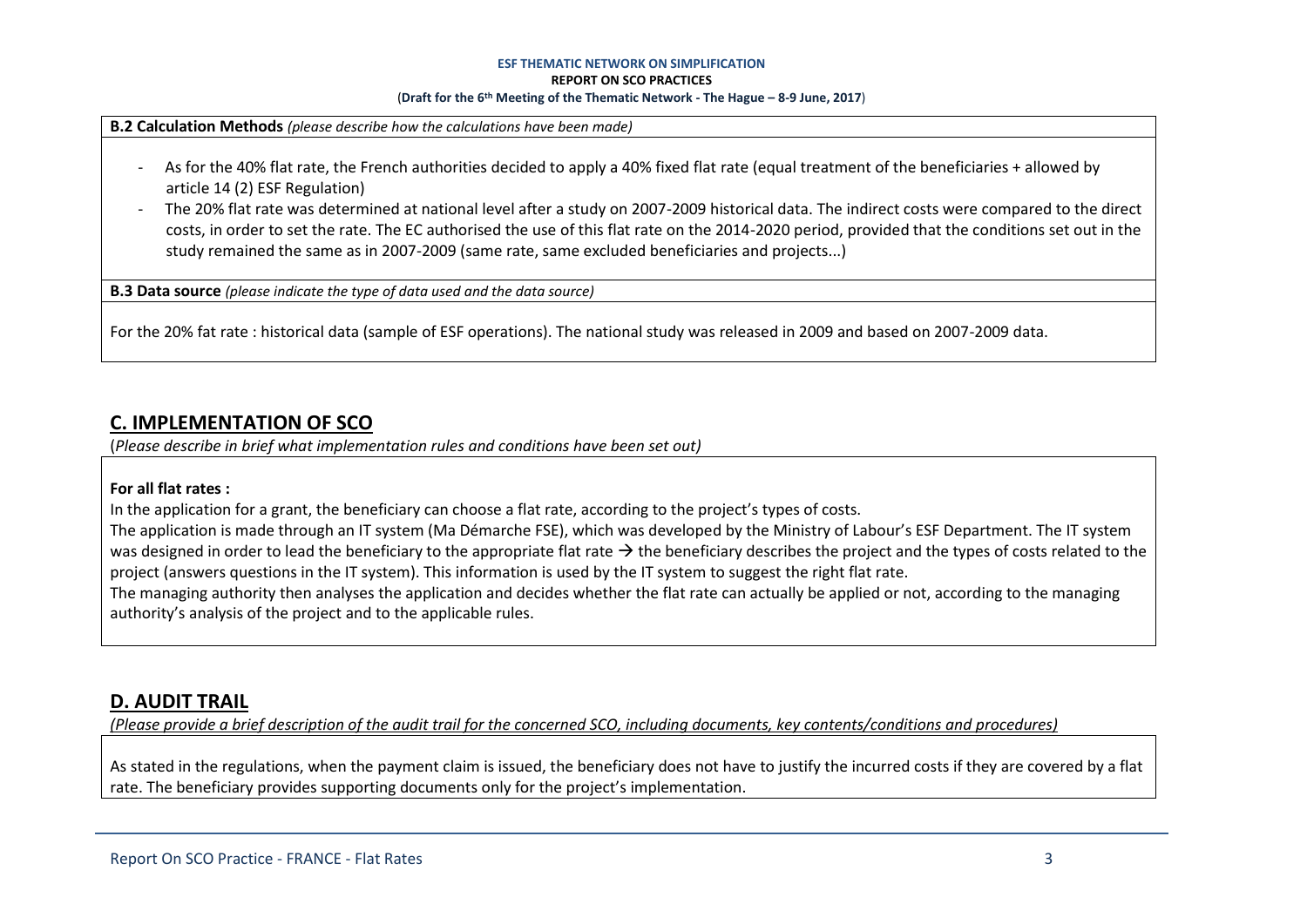#### **ESF THEMATIC NETWORK ON SIMPLIFICATION REPORT ON SCO PRACTICES** (**Draft for the 6th Meeting of the Thematic Network - The Hague – 8-9 June, 2017**)

Whenever procured costs are covered by the 40% rate, the French managing authority recalled that the beneficiaries have to comply with the public procurement rules and keep track of the procedure.

## **E. ASSESSMENT BY THE AUDIT AUTHORITY(IES) INCLUDING EVENTUAL EX ANTE ASSESSMENT**

*(If relevant, please explain how the audit authority has been involved in preparation and assessment of the SCO).* 

### **F. IMPACT OR ADDED VALUE FOR THE MA, BENEFICIARIES AND OTHER STAKEHOLDERS**

*(Please explain how you have perceived impact/added value of the SCO for the MA, beneficiaries and other stakeholders).* 

The administrative burden is alleviated, because the supporting documents to provide are related to the project's implementation. The checks on the payment claim are therefore easier to perform.

+ Lower error rates.

## **G. SPECIFIC ISSUES FACED WITHIN CALCULATION AND IMPLEMENTATION OF THE SCO**

*(Please indicate any issues/problems/challenges you have experienced when setting out or implementing the SCO, i.e. high workload, state aid, public procurement, national legislation, revenues etc.)*

Legal uncertainties slowed down the use of the flat rates : at the beginning it was not clear whether the incurred costs shall be justified or not and whether these SCOs were compatible with state aid rules.

## **H. LESSONS LEARNED AND POINTERS**